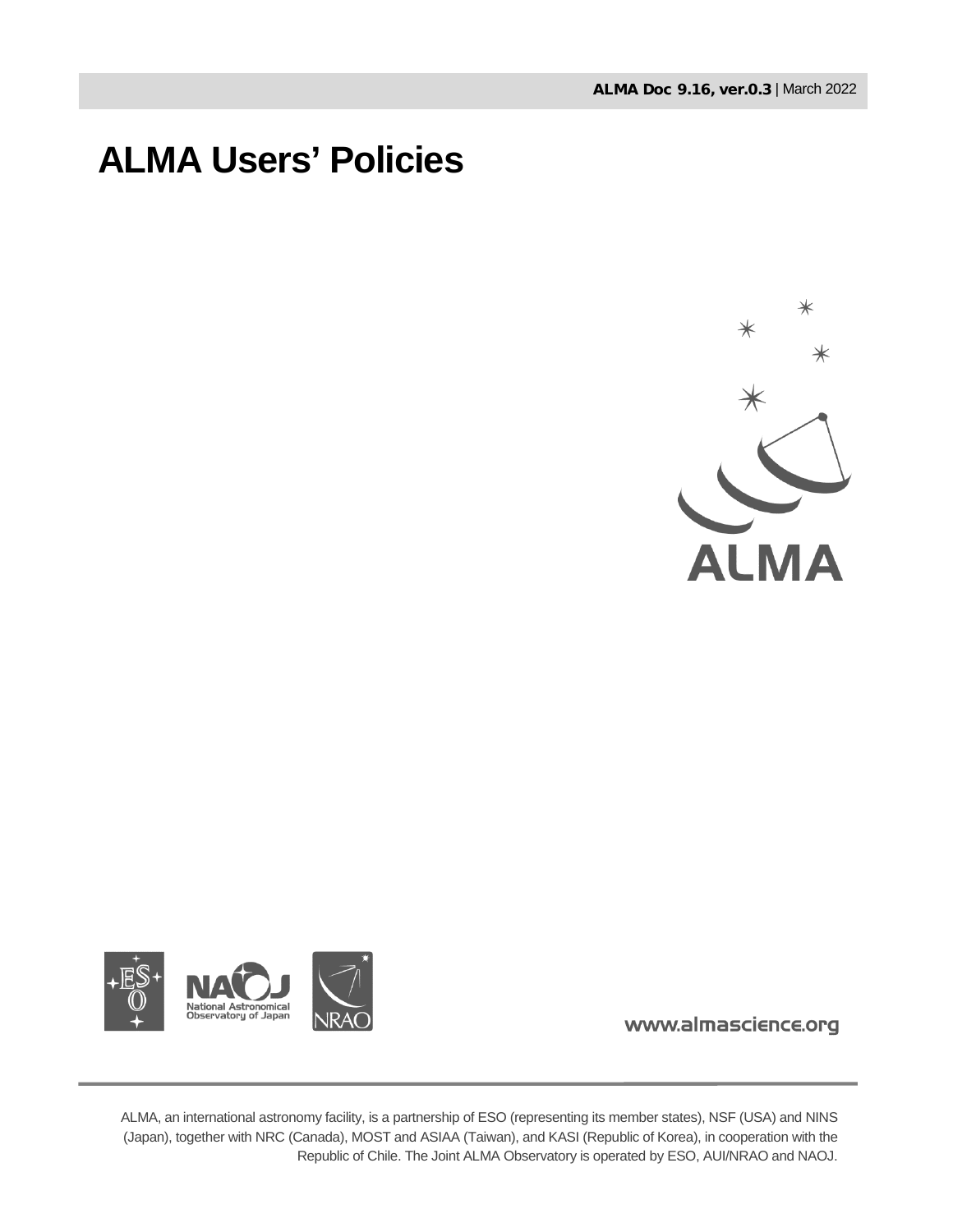## **User Support:**

For further information or to comment on this document, please contact your regional Helpdesk through the ALMA User Portal at **www.almascience.org**. Helpdesk tickets will be directed to the appropriate ALMA Regional Center at ESO, NAOJ or NRAO.

### **Revision History:**

| <b>Version</b> | Date       | <b>Editors</b>                                                 |
|----------------|------------|----------------------------------------------------------------|
| 0.3            | March 2022 | Liz Humphreys, Misato Fukagawa, Anthony Remijan, Martin Zwaan, |
|                |            | Evanthia Hatziminaoglou, Catherine Vlahakis                    |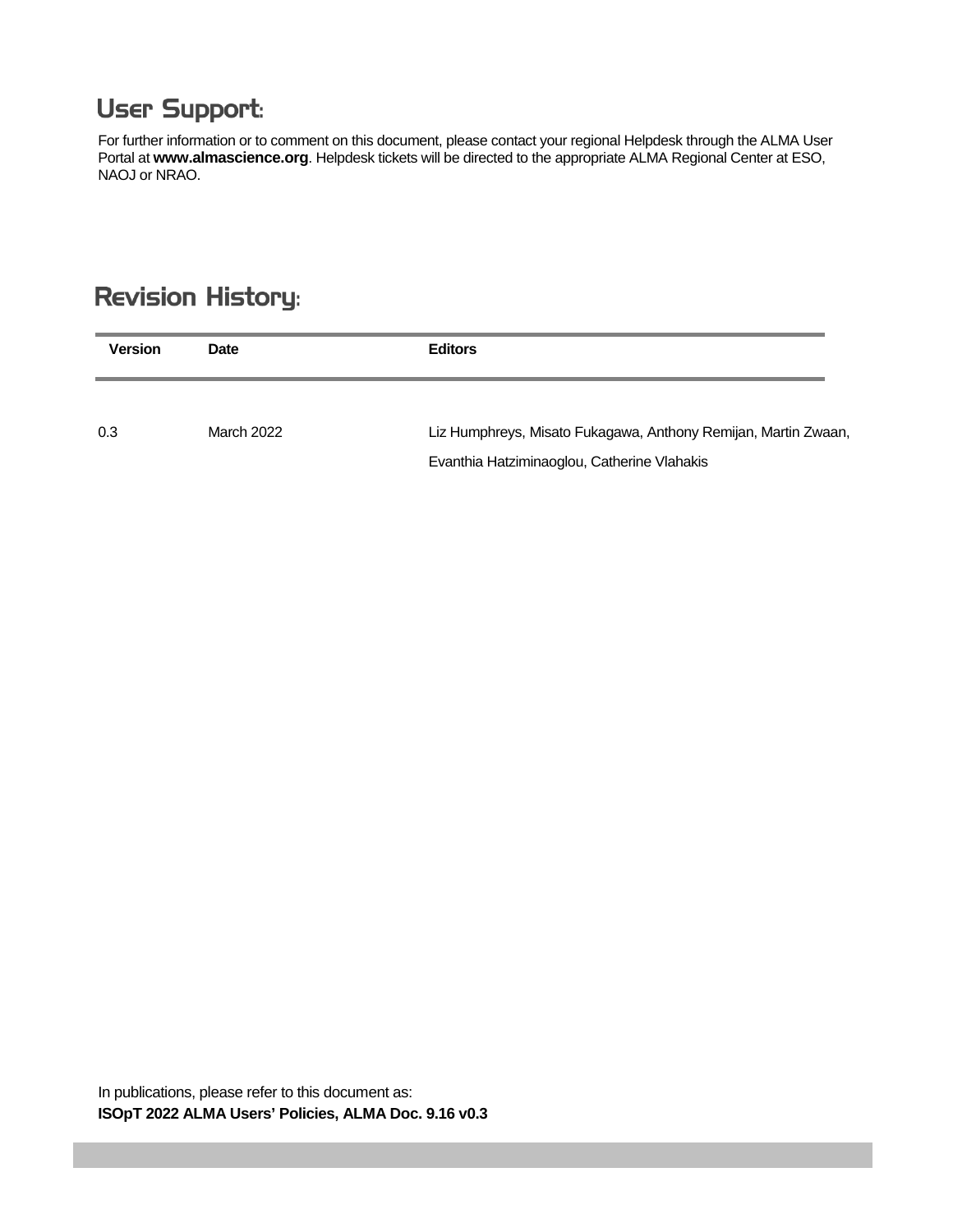| $\mathbf{1}$            |      |       |  |  |  |
|-------------------------|------|-------|--|--|--|
| $\overline{2}$          |      |       |  |  |  |
|                         | 2.1  |       |  |  |  |
| 3                       |      |       |  |  |  |
| $\overline{\mathbf{4}}$ |      |       |  |  |  |
|                         |      |       |  |  |  |
|                         | 4.1  |       |  |  |  |
|                         | 4.2  |       |  |  |  |
|                         | 4.3  |       |  |  |  |
| 5                       |      |       |  |  |  |
|                         | 5.1  |       |  |  |  |
|                         | 5.2  |       |  |  |  |
|                         | 5.3  |       |  |  |  |
|                         | 5.4  |       |  |  |  |
| 6                       |      |       |  |  |  |
|                         | 6.1  |       |  |  |  |
|                         | 6.2  |       |  |  |  |
|                         | 6.3  |       |  |  |  |
|                         | 6.4  |       |  |  |  |
|                         | 6.5  |       |  |  |  |
| $\overline{7}$          |      |       |  |  |  |
|                         | 7.1  |       |  |  |  |
| 8                       |      |       |  |  |  |
|                         | 8.1  |       |  |  |  |
|                         | 8.2  |       |  |  |  |
|                         | 8.3  |       |  |  |  |
|                         | 8.4  |       |  |  |  |
|                         |      |       |  |  |  |
|                         |      | 8.4.2 |  |  |  |
|                         |      | 8.4.3 |  |  |  |
|                         |      | 8.4.4 |  |  |  |
|                         | 8.5  |       |  |  |  |
|                         | 8.6  |       |  |  |  |
| 9                       |      |       |  |  |  |
|                         |      |       |  |  |  |
| 10                      |      |       |  |  |  |
|                         | 10.1 |       |  |  |  |
| 11                      |      |       |  |  |  |
| А.                      |      |       |  |  |  |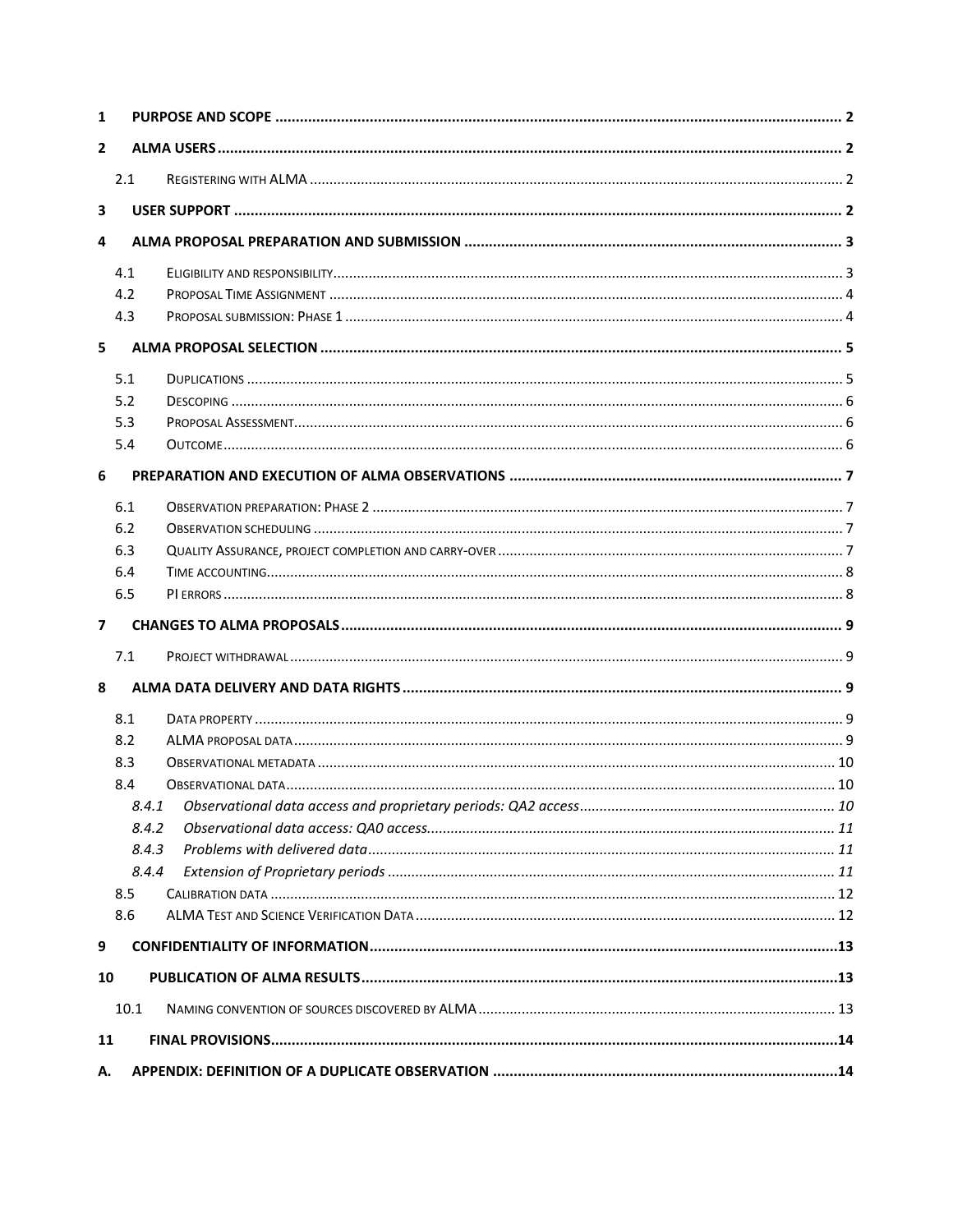### <span id="page-3-0"></span>**1 Purpose and Scope**

This document defines the long-term core policies for use of the Atacama Large Millimeter/submillimeter Array (ALMA) and ALMA data by the science community. Cycle-dependent implementation parameters and procedures are detailed in the Call for Proposals documents for each cycle: the cycle announcement, the Proposer's Guide and the Technical Handbook. In case of conflict between the Call documents and the Users' Policies, the latter takes precedence, unless explicitly indicated otherwise. All ALMA users are subject to the Users' Policies described here and in the Call documents. Violation of these policies by a user may result in sanctions against scientific project(s) under evaluation or execution in which they are involved.

## <span id="page-3-1"></span>**2 ALMA Users**

Unauthenticated users on the ALMA Science Portal (unregistered users, or users who are registered but have not logged in) have access to ALMA non-proprietary data, documentation, tools, and the ALMA Helpdesk Knowledgebase articles listing solutions to common questions and problems.

Registering with ALMA confers all authenticated users additional privileges such as participating in ALMA proposals, accessing their proprietary data, following up the progress of their projects and accessing the ALMA Helpdesk.

### <span id="page-3-2"></span>**2.1 Registering with ALMA**

Anyone can register for an ALMA user account. Each user may only have a single ALMA account, which is identified by a unique, user-selected username. This username is permanent: a user may not change their username after completing the registration process. To prevent the accidental creation of two accounts with a different username by a single user, the Science Portal issues a warning if it detects such an attempt.

To register, a user must provide their full name, a valid email address, and the country of their affiliation or the country of residence (for users not affiliated with a scientific institution). The Observatory has experienced that often ALMA official notifications end up in the spam folder of users' emails that belong to commercial servers, such as Gmail or Yahoo!. The Joint ALMA Observatory (JAO) reserves the right to refuse any complaint about not receiving email notifications from users entering such email addresses in their user profile.

Users are responsible for ensuring that their profile is correct (e.g., email address, affiliation), both at the time of proposal submission and throughout the cycle. Users are requested to contact ALMA staff through the ALMA Helpdesk if they encounter problems or to de-activate duplicate profiles. It is strongly encouraged to de-activate duplicate profiles.

## <span id="page-3-3"></span>**3 User Support**

The ALMA Regional Centers (ARCs) and ARC nodes provide user support. For further information, see the associated Guides to the ALMA Regional Centers available at the ALMA Science Portal: [https://almascience.org/documents-and-tools#arcguides.](https://almascience.org/documents-and-tools#arcguides)

The country specified in the user's profile defines which ARC will provide support as follows. Users from a country within the three Executives (EA, EU or NA) are automatically and compulsorily assigned to the ARC of their Executive for support. Users from Taiwan may elect either the EA ARC or the NA ARC as their ARC for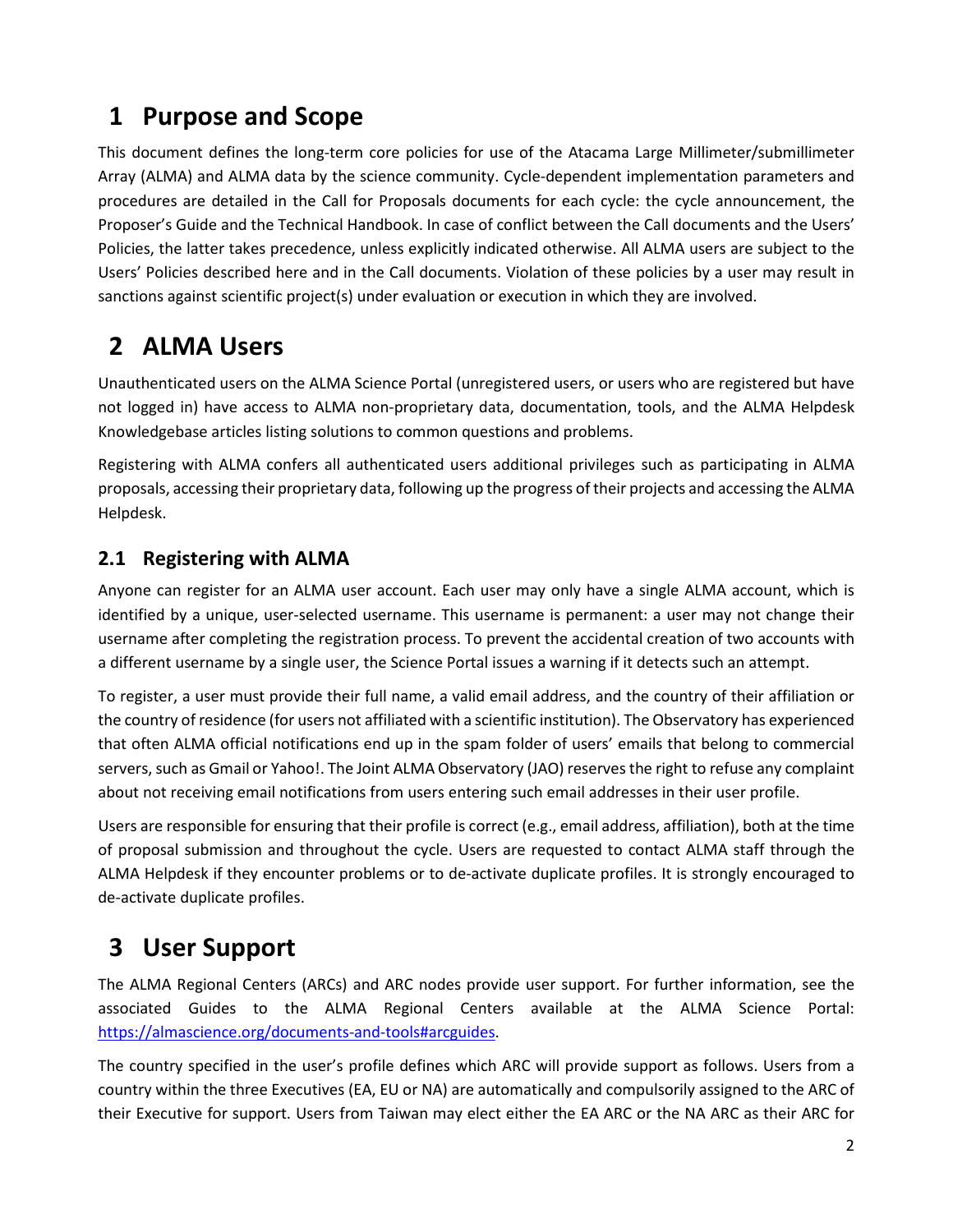support. Users outside the three ALMA Executives, including Chilean users, may choose any Executive ARC as their ARC for support. In the case of Large Programs, the supporting ARC may change from the Principal Investigator (PI) to one of the Co-Principal Investigators (Co-PIs) under mutual agreement between the PI, Co-PIs and the ARC Managers. If a PI changes affiliation between Executives, the supporting ARC for observing programs that have yet to be started will be transferred to the supporting ARC in the new Executive. For programs that have already started, the supporting ARC will remain unchanged.

Questions should be submitted to the supporting ARC through the ALMA Helpdesk. Any potentially sensitive information communicated to ALMA staff submitted to the ALMA Helpdesk regarding the user or proprietary project details can only be accessed through a secured database accessible by the user themselves, ARCaffiliated or JAO staff.

The ARCs are the interface between ALMA users and the JAO for all communications. Users should always contact the supporting ARC for issues related to any project, including project execution, proposal submissions or change requests.

Only in case of urgent questions regarding the execution of Target of Opportunity (ToO, see the [Principles of](http://almascience.org/documents-and-tools/cycle9/alma-proposal-review-process)  [the ALMA Proposal Review Process](http://almascience.org/documents-and-tools/cycle9/alma-proposal-review-process) for a definition of proposal types) projects or special observing campaigns (e.g., VLBI) may the PI be in contact with designated JAO staff. In this case, the communication proceeds via the ALMA Helpdesk at a dedicated department.

## <span id="page-4-0"></span>**4 ALMA Proposal Preparation and Submission**

This section details policies that govern proposal preparation and submission and time assignment.

#### <span id="page-4-1"></span>**4.1 Eligibility and responsibility**

Any registered user may submit ALMA proposals. All registered users agree to act according to the ALMA policies and procedures, as defined in this document and in the [Proposal Call documentation.](http://almascience.org/documents-and-tools/cycle9/alma-proposers-guide) In particular, all users accept the limitations of the observing capabilities and operational restrictions applicable for the cycle for which they submit a proposal.

Each proposal must identify a single individual who will serve as PI. A single individual is understood as a single person. Proposals submitted by a consortium are not permitted. Instead, a person within the consortium should submit the proposal and act as PI and any other consortium members will act as Co-Investigators (Co-Is) or Co-PIs (if the proposal type allows them). The PI (or their designee in some cases - see below) is the official contact between ALMA and the proposing team for all proposal correspondence. The PI(s), Co-PIs and all Co-Is are responsible for ensuring that their respective user profiles are correct (e.g., email address, affiliation). Proposals may include any number of Co-Is and, for Large Programs, Co-PIs. Additional rules, described at [http://www.das.uchile.cl/alma\\_crc/das\\_alma\\_crc.html,](http://www.das.uchile.cl/alma_crc/das_alma_crc.html) apply for qualification to use the Chilean share of ALMA time.

By submitting a proposal, the PI takes full responsibility of its contents. The PI is responsible for ensuring that all Co-Is and Co-PIs have agreed to be included on a proposal. Including an ALMA user as Co-I or Co-PI in a proposal without their consent may lead to the proposal being canceled. Co-I and/or Co-PI names cannot be added to or be withdrawn from the proposal after the proposal deadline.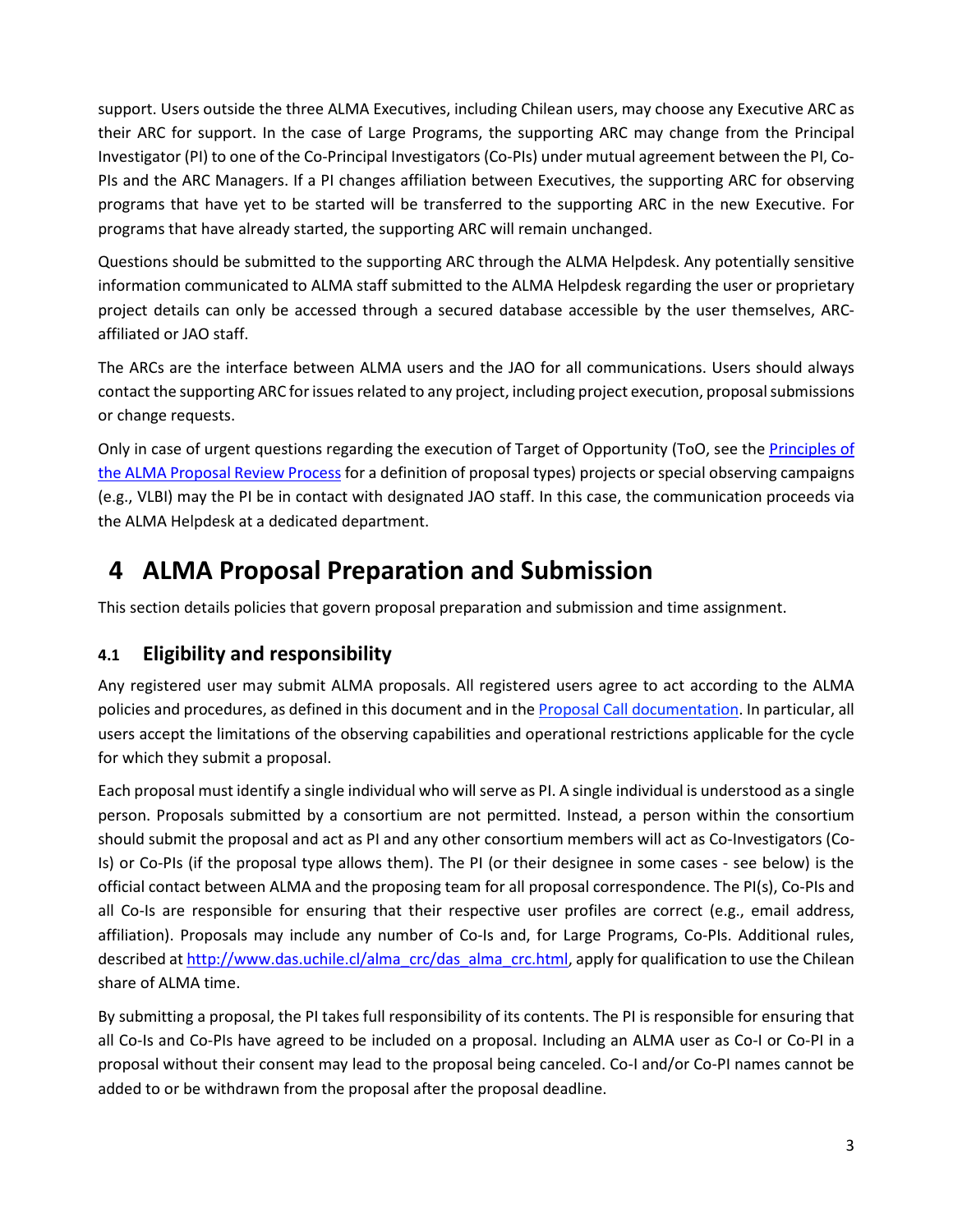The PI responsibilities as described above may only be transferred to Co-PIs or Co-Is in the case of emergencies (e.g.,sickness), status change (e.g., retirement) and approved leave (e.g., parental, military, see Section 8.4.4). These responsibilities may not be transferred for non-urgent circumstances (e.g., sabbatical or science leave, vacations). Requests to transfer PI responsibility should be sent to the ALMA Helpdesk.

The PI may grant the following privileges on a project basis to one or more ALMA registered users:

- Access to proprietary data (see Section 8.4);
- Triggering of ToO proposals;
- Email notification of state changes to an approved project.

These privileges are granted through the user profile "Project Delegation" interface accessible through the ALMA Science Portal.

PIs, Co-PIs, and Co-Is may all track the progress of their proposals via the Snooping Project Interface (SnooPI) and are entitled to receive help from, or discuss project details with, ARC staff.

#### <span id="page-5-0"></span>**4.2 Proposal Time Assignment**

Proposal types and the policies related to the time allocation are described in the [Principles of the ALMA](http://almascience.org/documents-and-tools/cycle9/alma-proposal-review-process)  [Proposal Review Process](http://almascience.org/documents-and-tools/cycle9/alma-proposal-review-process)*,* available through the ALMA Science Portal. There may be cycle-dependent limits on the time allocated for proposals of different types (e.g., Large Programs). These are described in the Proposer's Guide for each cycle.

#### <span id="page-5-1"></span>**4.3 Proposal submission: Phase 1**

Proposals are generated and submitted using the ALMA Observing Tool (OT). This is known as the "Phase 1" process. The capabilities and most of the observing mode restrictions in the proposal call documentation are built into the OT. If inconsistencies exist, the Proposer's Guide takes precedence. If a user finds such an inconsistency, it should be reported though the ALMA Helpdesk. ARC and JAO staff will take the appropriate actions to resolve the inconsistency.

Only proposals that conform to the prescribed format, i.e., that are submitted through the OT released for the specific cycle, that comply with the advertised technical constraints and restrictions (including proposal anonymity), and that are successfully submitted into the ALMA Archive before the submission deadline will be considered. It is strongly discouraged to intentionally modify the source coordinates in the OT at Phase 1 with the purpose of obscuring the true positions of target sources. The JAO reserves the right to reject proposals that do not comply with the guidelines to anonymize the proposals for the dual-anonymous review process (see the [Proposer's Guide\)](http://almascience.org/documents-and-tools/cycle9/alma-proposers-guide).

The final proposal submission deadline is firm. It is the responsibility of the PI to ensure that their proposal has been successfully submitted into the ALMA Archive through the ALMA OT by the deadline. Proposals submitted after this deadline will not be accepted except for Director's Discretionary Time (DDT) proposals as described below. A proposal can be submitted any number of times to the ALMA Archive until the submission deadline. When a proposal is submitted multiple times, previous versions are overwritten. Multiple submissions of the same proposal using different regional affiliations (see Section 6.4) are not allowed. If such proposals are detected, the first submitted version will be considered, and the remaining proposals will be ignored.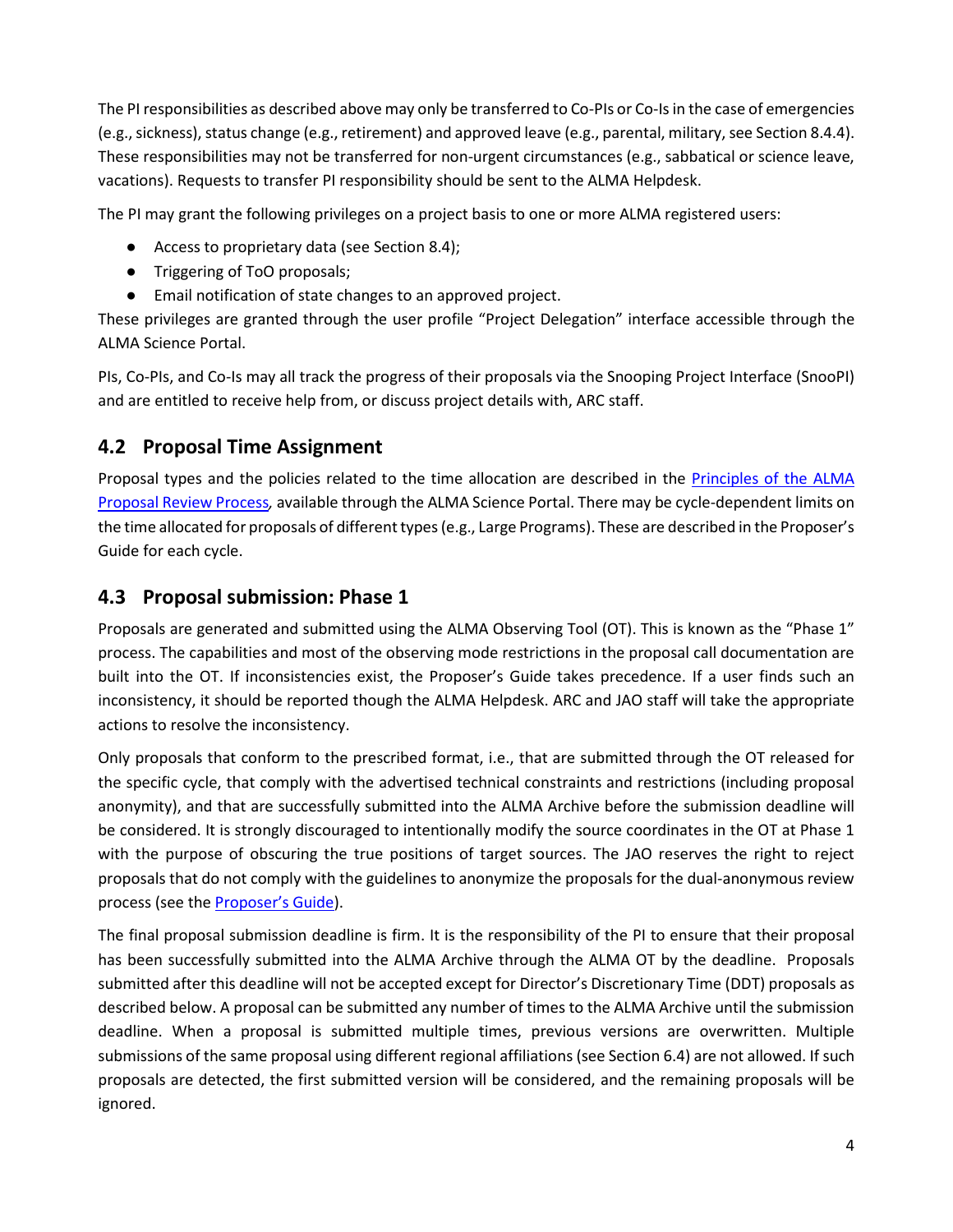Proposals accepted in previous cycles for which observations have not been completed by the proposal deadline can be resubmitted for consideration in the current cycle call for proposals. If the resubmitted proposal is accepted and one or more Science Goals (SGs) were successfully completed (i.e., successful QA2) or started at the time of the Cycle start, the relevant SGs of the resubmitted proposal will be timed out and the observations will continue in the SG from the previous Cycle.

DDT proposals do not have a specific submission deadline and can be submitted at any time. Accepted DDT proposals shall remain in the observing queue for 12 months from the date of proposal acceptance, irrespective of ALMA Cycle. DDT proposals are not overwritten when resubmitted during the proposal submission process i.e., the first submission is the final one.

## <span id="page-6-0"></span>**5 ALMA Proposal Selection**

ALMA proposals other than DDTs are subject to international peer review. Reviewers are either appointed by the JAO, or automatically selected in the case of the distributed peer review.

### <span id="page-6-1"></span>**5.1 Duplications**

Duplicate observations of the same location on the sky with similar observing parameters (frequency, angular resolution, coverage, and sensitivity) are not permitted unless scientifically justified. Detailed criteria of what constitutes a duplicated observation are specified in Appendix A.

It is the responsibility of the proposers to check the proposed observations against the previously executed programs in the Archive and accepted grade A programs to avoid duplicate observations. It is allowed to propose observations that duplicate previous Cycle observations if there is no way to know about them by the proposal deadline. Any proposed duplicate observation must be justified in the proposal. The proposal reviewers or the JAO will determine if the justification for the requested duplicate observation is sufficient.

Duplicate observations may result among proposals submitted within the same cycle. In general, the higher ranked proposal will be given priority, but regional shares may be considered for closely ranked proposals. The final decision of which proposal is awarded time will be determined when the observing queue is formed, which factors in the share of time available to each region.

The JAO may consider the amount of time duplicated between the two proposals when determining whether or not a proposal is descoped. The proposal that stands to lose the proposed duplicate observation will not have access to the data from the other proposal until the proprietary period has expired.

There may be cases where more than one DDT, Time Critical or ToO programs are triggered on the same object nearly simultaneously. Should such a situation arise, the ALMA Head of the Department of Science Operations (DSO) will take the final decision on which program will be observed. Typically, the program with the better grade will have higher priority in the queue. Other factors will also be considered, including the requested observing frequency and the prevalent weather conditions, and which project triggered the observation first. In these cases, all relevant PIs will be notified of their priority in the queue. If multiple proposals trigger on a time-variable object, duplication rules will not apply.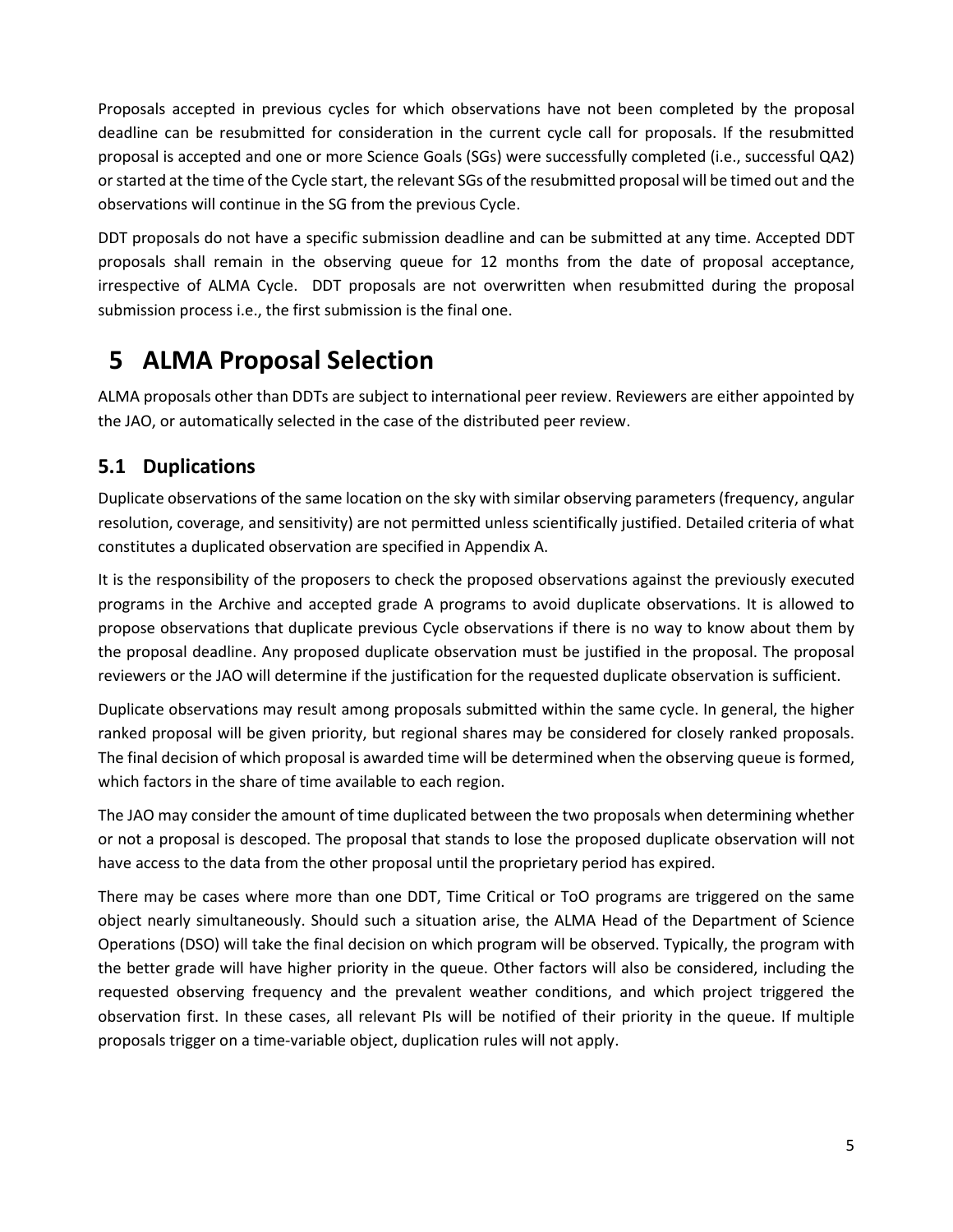### <span id="page-7-0"></span>**5.2 Descoping**

Projects may be descoped only for compelling scientific or technical reasons. This includes duplications with existing data or metadata available at the time of proposal deadline or with a higher-ranked project from the same cycle. A project descoping based on duplication will only be made if this is clearly stated in the notification of proposal review results to PIs. Descoping cannot add Science Goals (SGs) to a proposal. The observatory will not change parameters for a subset of targets within a SG (e.g., removal of one spectral window or changing the correlator setup or requested resolution and sensitivity for a subset of targets within a SG). If a change request is submitted and in the subsequent duplication checking the observation is then found to duplicate any portion of another active project in the same cycle, then the change request will be denied and target will be descoped from the project making the change request. The descoping will take place irrespective of the relative rankings of the projects.

#### <span id="page-7-1"></span>**5.3 Proposal Assessment**

Each proposal is assigned a letter grade as a result of the proposal review process as described in the [Principles](http://almascience.org/documents-and-tools/cycle9/alma-proposal-review-process)  [of the ALMA Proposal Review Process.](http://almascience.org/documents-and-tools/cycle9/alma-proposal-review-process) Grades A, B and C will be assigned based on scientific rank, Executive balance, and scheduling feasibility. Proposal grades indicate the scheduling priority, with proposals with A grades having the highest priority and proposals with C grades having the lowest. All other proposals will not have Phase 2 Scheduling Blocks (SBs) generated (see Section 6.1) and may not be considered for scheduling at the telescope.

The ALMA Observatory may declare any type of observation that does not conform to the advertised capabilities technically infeasible at any stage of the Proposal Review Process or during "Phase 2" (see Section 6.1). The final decision on project feasibility will be taken by the ALMA Head of DSO based on the advice from a small standing committee consisting of staff at the JAO. PIs of proposals found to be infeasible will be notified by email with a description of the technical issue.

PIs or designated reviewers of proposals that are assessed through the distributed peer review process have to submit their ranks and reviews by the time of the Stage 1 review deadline. If this deadline is not met, the proposal on which the reviewer is acting as the designated reviewer will be rejected (see th[e ALMA Proposal](http://almascience.org/documents-and-tools/cycle9/alma-proposal-review-process) [Review Process Guidelines\)](http://almascience.org/documents-and-tools/cycle9/alma-proposal-review-process).

#### <span id="page-7-2"></span>**5.4 Outcome**

An email notification will be sent to the PIs that will include the consensus report from the ALMA panel review or the complete reviews from the ALMA distributed peer review process, and the assigned letter grade. The outcome of the proposal selection process is final.

<span id="page-7-3"></span>In case of questions about details in the ALMA review report(s), the PI may submit a request for clarification through the ALMA Helpdesk. However, in no case will such a request lead to a revision of the grade assigned to the proposal based on the scientific assessment.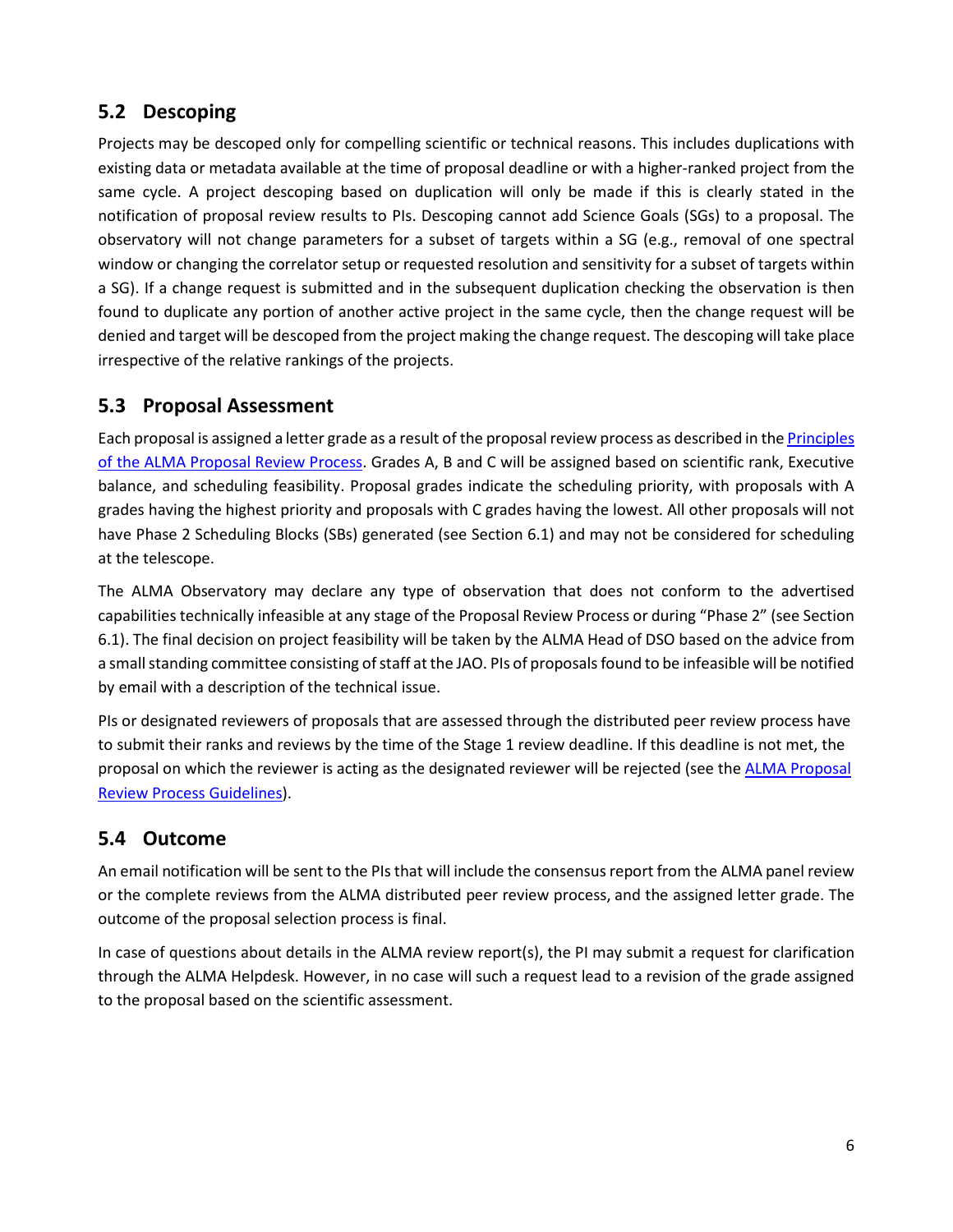## **6 Preparation and Execution of ALMA Observations**

This section details policies that govern the preparation, execution, and quality assessment of approved projects.

#### <span id="page-8-0"></span>**6.1 Observation preparation: Phase 2**

All Phase 2 material (including Phase 2 SGs and SBs) is generated automatically by the ALMA Observatory, i.e. PIs no longer need to submit Phase 2 SGs. PIs should therefore be particularly careful when submitting their Phase 1 proposals. In case of changes needed to scheduled projects, PIs should consult with their supporting ARC via the Helpdesk, who will determine whether the Phase 2 Group can implement the change directly or whether a change request is needed (see Section 7).

There is no deadline by which changes can be requested for scheduled projects, however it remains the responsibility of the PI to ensure that all user-supplied information is correct by the time of project execution.

ALMA staff may modify scheduled projects for technical reasons (e.g., to improve the efficiency of the observational setup). If such technical modifications (e.g., moving slightly the spectral windows from the band edge) affect the scientific output of the project in any way, the PI will be contacted to approve the changes.

### <span id="page-8-1"></span>**6.2 Observation scheduling**

Science observations will be scheduled taking into account many factors including, for example, weather, proposal grade and Executive balance (see Section 6.4), and will be executed by ALMA operations staff. The individual SBs of approved projects will remain in the observing queue until one of the following three criteria are met:

- 1. The data are determined to meet the user specified criteria (see Section 6.3).
- 2. The potential scheduling period has ended (one observing season for grade B and C projects, two observing seasons for grade A projects, and 12 months for DDT projects).
- 3. There are no more 12-m Array configurations planned for the rest of the scheduling period that match the SB angular resolution requirements or time constraints have expired.

If a project has been observed for more than twice the originally estimated time, further executions may be deprioritized (see Section 6.3).

#### <span id="page-8-2"></span>**6.3 Quality Assurance, project completion and carry-over**

The quality assurance criteria and outcomes (Pass, Fail, Semi-pass) are described in the Quality Assurance chapter of the [Technical Handbook.](http://almascience.org/documents-and-tools/cycle9/alma-technical-handbook) Data that have no scientific value (e.g., no valid data or cannot be calibrated or exported) are marked QA0 Fail. Data that do not pass the QA0 criteria do not count against project completion or regional time shares, are not available to PIs, and do not show up in archival searches. Data marked as QA0 Semi-pass will not be used in the generation of PI science products and do not count against the PI or regional time shares, but the raw data follow the same access rules and proprietary periods as QA0 Pass data (see Section 8.4.1) and do show up in archival searches.

QA2 is performed on the data that result from all executions of an SB (called an ObsUnitSet or OUS). A special case is constituted by an OUS that has been already observed for more than twice the originally estimated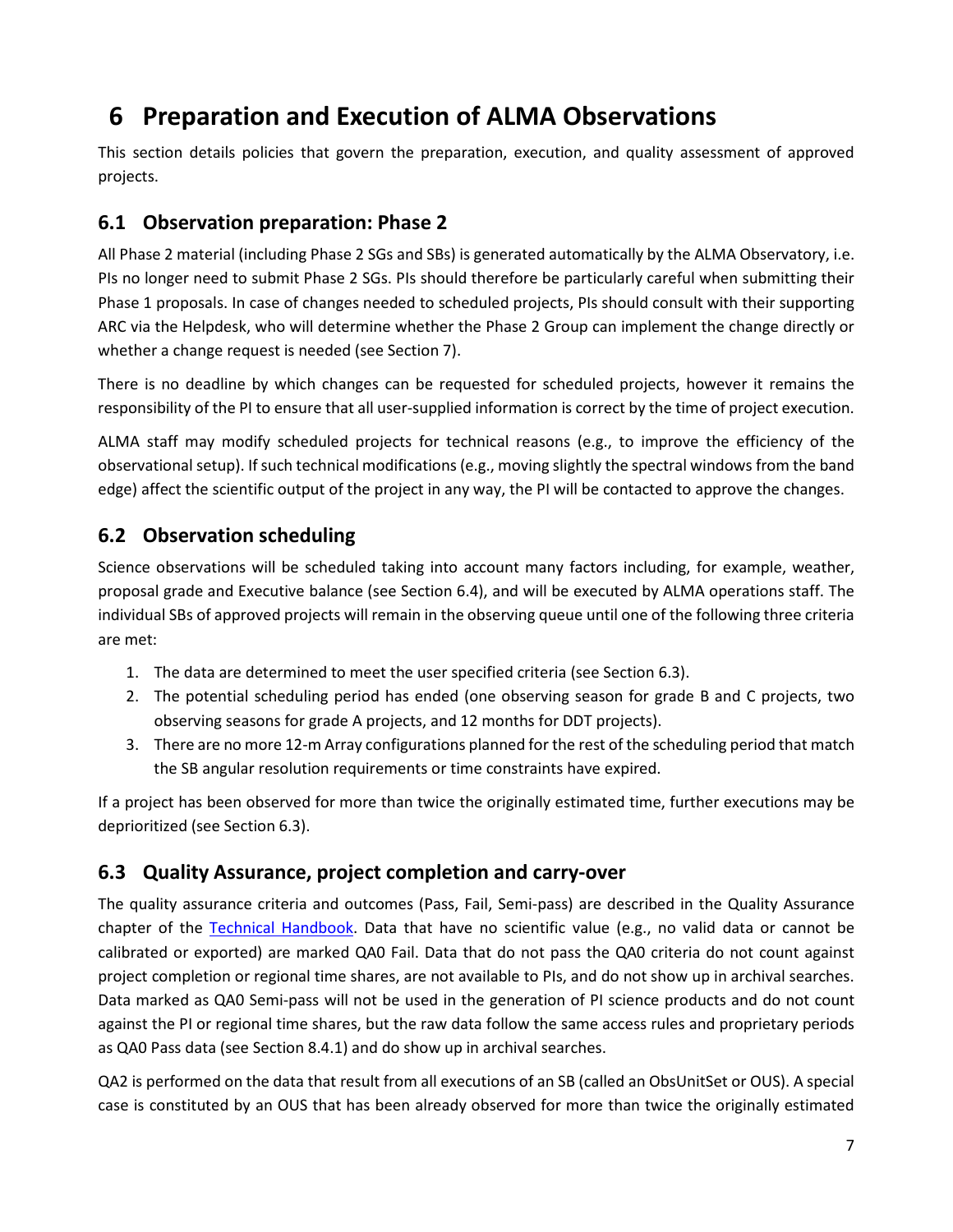time and still does not pass QA2. In this case, the region where the QA2 assessment was performed will report on how much time was already spent, how much additional time is anticipated to be needed to complete the OUS, and whether the additional time is thought to be useful for that OUS. Based on this, the ARC manager at each region will take the decision to mark the corresponding OUS as QA2 Fail and have it placed back into the observing queue or as QA2 Semi-pass and have the data products delivered to the PI. QA2 Semi-pass data have the same proprietary period as other data deliveries (see Section 8.4) and count against regional shares (see Section 6.4).

SBs from Grade B and C projects that have not been started or completed by the end of the cycle and have not been accepted as a resubmission in the new cycle will be removed from the observing queue. Grade A proposals that have not been completed at the end of the cycle in which they were submitted will be carried over to the next cycle. At the end of the second cycle in the observing queue, Grade A proposals will also be removed from the observing queue unless a resubmission has been accepted for the upcoming cycle.

If not all of the project's OUS have been delivered as QA2 Pass or Semi-pass and there is no further opportunity to observe the project in the current cycle (e.g., because the requested configuration is no longer available) or to roll it forward into the next cycle (e.g., resubmission, Grade A), the project is terminated. If there are executions of an SB that are insufficient to pass QA2 at the termination, the QA2 state is changed from QA2 Fail to QA2 Semi-pass and the OUS is delivered to the PI.

### <span id="page-9-0"></span>**6.4 Time accounting**

The policies of time accounting are described in the [Principles of the ALMA Proposal Review Process](http://almascience.org/documents-and-tools/cycle9/alma-proposal-review-process) document.

The ALMA Observatory strives to balance the observing time among the regions over two-year periods. Balance across regions is based on the actual execution time of valid 12-m Array observations; i.e., data that are QA0 Pass and have been delivered to PIs (see Section 6.3).

All proposals will have their observing time assigned proportionally to the regions of the PI and Co-PIs (in case of Large Programs). As long as it does not exceed 5% of the total observation time of the cycle, observation time for PIs and Co-PIs unaffiliated with an ALMA partner (Open Skies projects) will be accounted to the regions, proportionally to their regional share; i.e., 10% for Chile, 22.5% for EA, and 33.75% for each of EU and NA. Any additional time required by Open Skies observations will be assigned to NA.

The affiliation in the ALMA user profile at the time of the proposal's last submission is used. For EA/NA affiliation, 50% of the time is accounted to EA and 50% to NA.

### <span id="page-9-1"></span>**6.5 PI errors**

The Observatory is not responsible for errors in tuning or pointing (e.g., wrong or outdated ephemerides) due to incorrect information provided by the PI. All ALMA time allocations charged to observations that are flawed due to user error will be charged to the relevant region as if the observation had been completed without errors.

Should a PI realize after observations of their project have been made that, due to an error on their part, the data do not produce the expected scientific outcome, then the observations will not be repeated. If unexecuted parts of the project are found to contain similar (or any other) errors before the project execution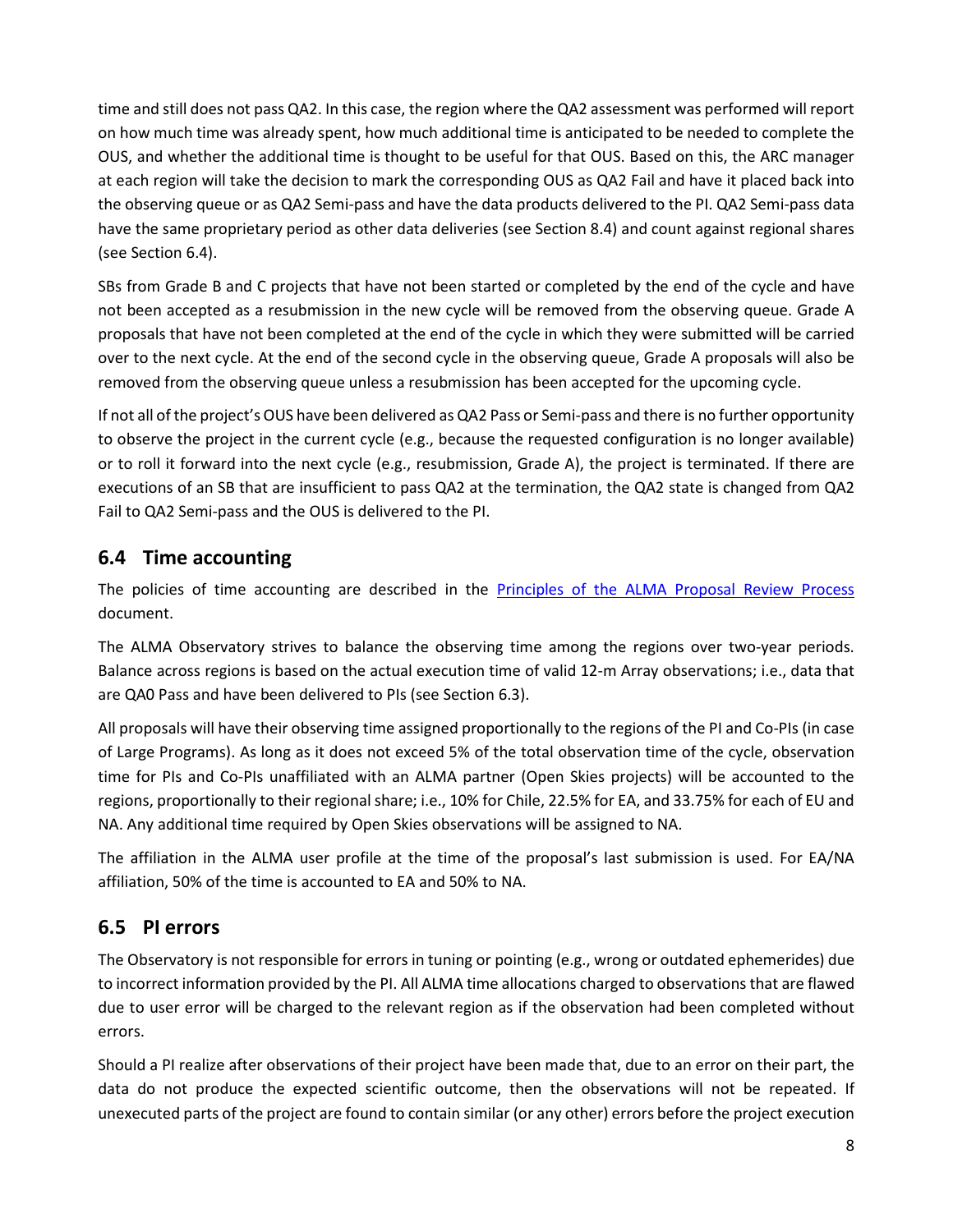has been completed, the PI should immediately submit a change request to correct those errors. This change request will be handled through the standard procedure (see Section 7).

## <span id="page-10-0"></span>**7 Changes to ALMA Proposals**

After the proposal deadline, submitted proposals may not be changed prior to the completion of the review process. After the PIs have been notified of the results of the proposal review process, PIs of scheduled proposals may request changes to their project. Any major change may be made only after the approval of a PI-initiated change request, which may be motivated by recommendations made by the proposal review panel or other technical considerations for implementation during Phase 2.

A PI-initiated change request is not necessary to correct errors introduced by the Observatory (either by ALMA staff or ALMA tools) in the generation of a Scheduling Block and identified after it is submitted to the observing queue. Consultation with the PI, if required, will be handled via the respective ARC for support. Any time spent executing such erroneous SBs will not be charged against the PI observing time.

During the time the change request is under consideration, the affected project will be immediately removed from the observing queue until the change request status is resolved.

Change requests leading to duplications against ALMA proposals in the observing queue or archival observations are not allowed.

The Observatory's decision on the requested change will be communicated to the PI via the Helpdesk. Approved changes will be implemented by ARC staff in consultation with the PI.

### <span id="page-10-1"></span>**7.1 Project withdrawal**

A PI may withdraw a submitted project at any time. If a PI withdraws a project prior to completion, a Helpdesk ticket should be filed so that no further observations are acquired for the project.

## <span id="page-10-2"></span>**8 ALMA Data Delivery and Data Rights**

This section details policies that govern ALMA data, including proprietary times.

### <span id="page-10-3"></span>**8.1 Data property**

All data taken by ALMA are jointly owned by the Parties<sup>[1](#page-10-5)</sup>. Ownership shall not impact the free access to the data for use by observers and the astronomical community, according to the policies described in this document.

### <span id="page-10-4"></span>**8.2 ALMA proposal data**

Proposal data include the Phase 1 materials submitted by the PI (proposal title, abstract, scientific and technical justification, and the names, institutions, and regions of PIs Co-PIs and Co-Is); the proposal grades

<span id="page-10-5"></span> $1$  The 'Parties' are defined in the ALMA Trilateral Agreement as the NSF (National Science Foundation of the United States), ESO (European Organisation for Astronomical Research in the Southern Hemisphere) and NINS (National Institutes of Natural Sciences of Japan).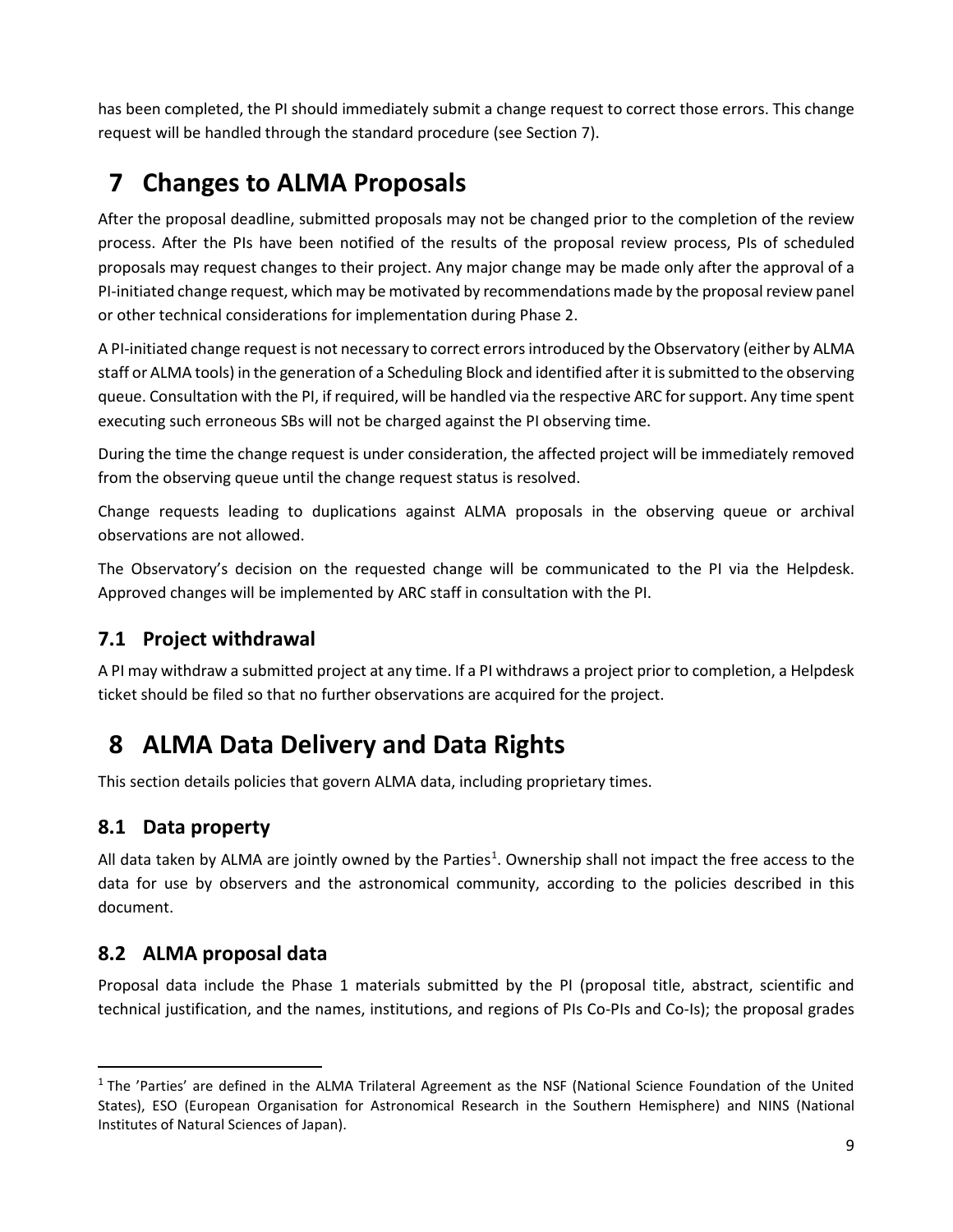and reviews; and the Phase 2 content prior to execution, including target positions, frequency settings, and spectral window parameters.

For proposals assigned grade A or B, the project code, proposal title and abstract, and the names of the PI, Co-PIs and Co-Is will be made public soon after PIs are informed of the outcome of the proposal review process. For proposals assigned grade C, the corresponding information will be made public when the first data pass QA0.

Proposal metadata for Grade A proposals (for example the source positions, observation frequencies, and integration times) will become public after the proposal review process is completed. For Grades B and C proposals, metadata will be made public for each SB as soon as the first data of such SB are archived. The metadata for unaccepted proposals or unobserved proposals (or parts of it) will remain confidential.

The scientific and technical justification, figures, references, and review rankings and reviews are never made public for any proposal.

### <span id="page-11-0"></span>**8.3 Observational metadata**

Observational metadata include the positional and sky coverage information, frequency settings, frequency coverage and resolution, angular resolution, *uv*-coverage, antenna lists, source and calibrator names, polarization, observation date(s) and start/end times, time on source and sampling rate, weather information and PI name. Observational metadata will be made available without restrictions when an observation that passes QA0 is archived, regardless of its grade.

### <span id="page-11-1"></span>**8.4 Observational data**

Observational data include visibility data and all resulting data products.

#### <span id="page-11-2"></span>**8.4.1 Observational data access and proprietary periods: QA2 access**

All OUSs that do not fail QA2 (see Section 6.3) will be made available to the PI and any ALMA users delegated by the PI (see Section 4.1). These data are subject to a 12-month proprietary period that begins when the ARC sends an email notification to the PI that the data are available. For DDT projects, this proprietary period is 6 months. The ALMA Director may grant a different proprietary period in exceptional circumstances.

Successful proposers will have exclusive access to their project's observational data for the proprietary period, after which the data will become publicly accessible.

ALMA staff will have access to observational data at all times, as necessary e.g. for technical analysis, performance tuning and supporting the PI and any ALMA users delegated by the PI. In addition, ALMA staff members formally assigned to perform project QA2 can download and reduce project data for this purpose.

Until the proprietary period expires, ALMA staff may not disclose or scientifically use ALMA observational data from projects for which they are not PI, including projects they support, without explicit recorded permission from the PI. Similarly, ALMA staff performing QA2 may not disclose any intermediate or final data reduction products of PI observations to anyone outside the ALMA/ARC network, including the project PI, Co-PIs and Co-Is, prior to data delivery. Any exceptions to this policy must be approved by the ARC Managers and informed to the Head of DSO.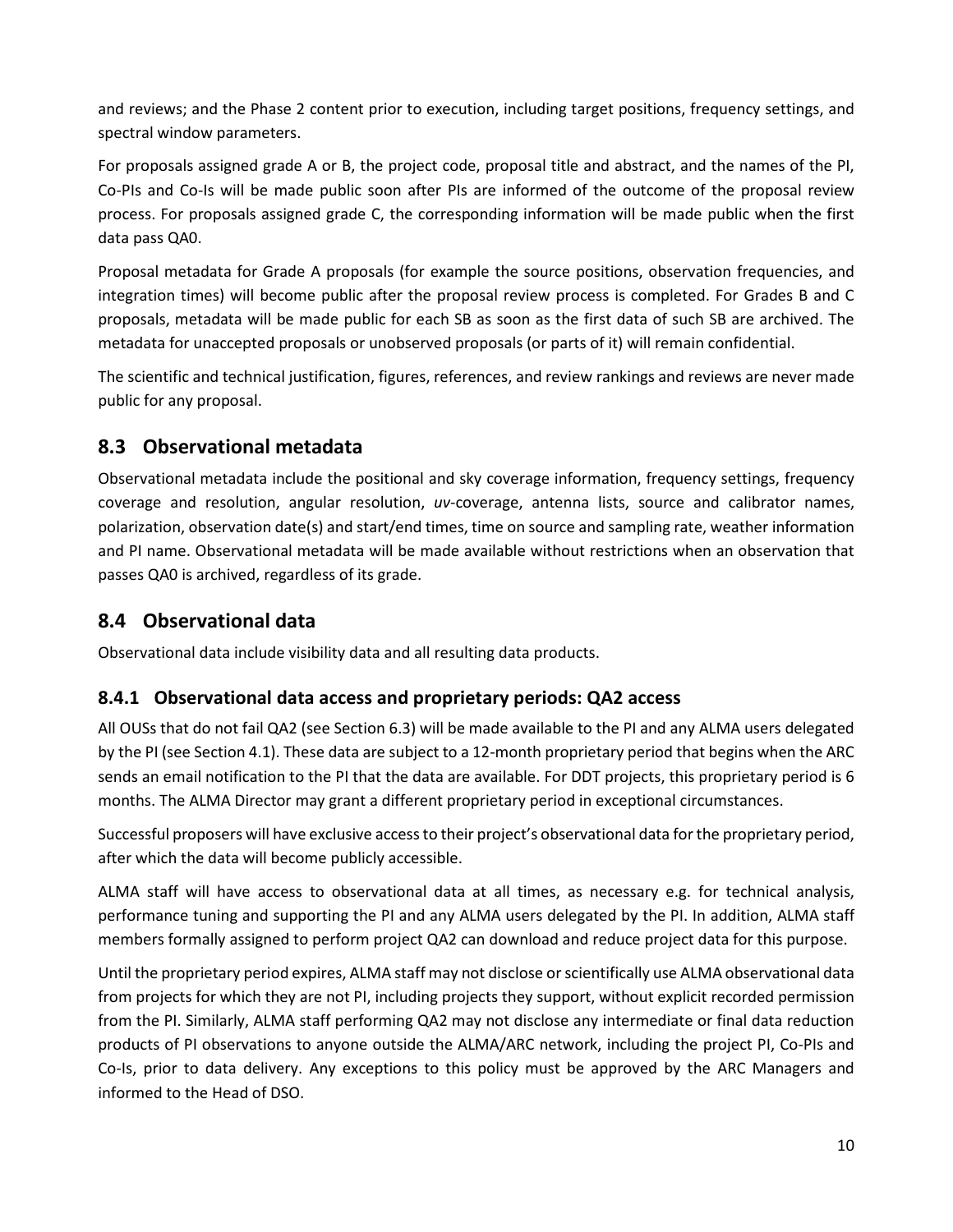#### <span id="page-12-0"></span>**8.4.2 Observational data access: QA0 access**

PIs can request via the ALMA Helpdesk that QA0-pass raw data should be staged for download as soon as they are available i.e. before the full QA2 products are ready. The proprietary period for the MOUS will start after the raw data from the first Execution Block (EB) in the MOUS have been made available to the PI, even if the observations continue in next the cycle as a result of a carry-over (in the case of A-rank projects) or a resubmission. Helpdesk tickets requesting assistance with raw data will be given a lower priority than other submitted tickets although will still adhere to the standard operating procedures and service level agreements of the ALMA Helpdesk (i.e. PIs will still get a reply within 48 hours but may not have the issue Resolved in that time). The release of raw data to the PIs will have no implications for the QA2 process. QA2 data will continue to be delivered to all PIs, irrespective of whether they chose to download the raw data. The proprietary time on data that have been requested at QA0 will not be changed if the associated MOUS goes on to fail QA2 i.e. the proprietary time will still be 12 months from the time the QA0 data were made available. Note that the QA0-access policy supersedes the previous stale data and early release of ToO and time critical data policies.

#### <span id="page-12-1"></span>**8.4.3 Problems with delivered data**

If a user finds a significant problem with the calibration or imaging data products, a Helpdesk ticket should be submitted to their supporting ARC. The Observatory will then determine if the observations or data processing need to be repeated to correct the problem. If necessary, active SBs that might be affected by the reported issue and have not yet been observed will be put on hold while the investigation takes place. Archival access may be suspended until the corrected data have been re-delivered. For issues that have little to no impact to the affected projects' Science Goals, the solution or work-around will be communicated to the user.

If all or part of the project needs to be re-observed, the relevant SBs will be placed back in the observing queue with the original priority. If necessary, corrected Phase 2 SBs will be produced and resubmitted. Reobservation will only be possible within the same Cycle, except for grade-A proposals that are carried over to one subsequent Cycle. Any exceptions to this policy will be considered on a case-by-case basis at the discretion of the Head of DSO.

When re-observed, the data will be processed through QA2 and re-delivered to the PI with the corresponding proprietary period (see Section 8.4.1). If the data need to be reprocessed rather than re-observed, these corrected data will replace the original data in the Archive.

If a problem reported by a user is determined to impact other projects, the Observatory will proactively contact the relevant PIs to describe the issues. The policies in this section will then also be applicable to the affected projects.

#### <span id="page-12-2"></span>**8.4.4 Extension of Proprietary periods**

ObsUnitSets that need to have their data corrected (see Section 8.4.3) but which do not need to be reobserved will have their proprietary period extended if the proposal Science Goals are affected. To encourage PIs to check the data they receive as soon as possible, the extension of the proprietary period is granted based on the rapidity of the problem report:

● Problems reported within two months of original delivery: the full proprietary period will be reset based on the delivery date of the corrected data.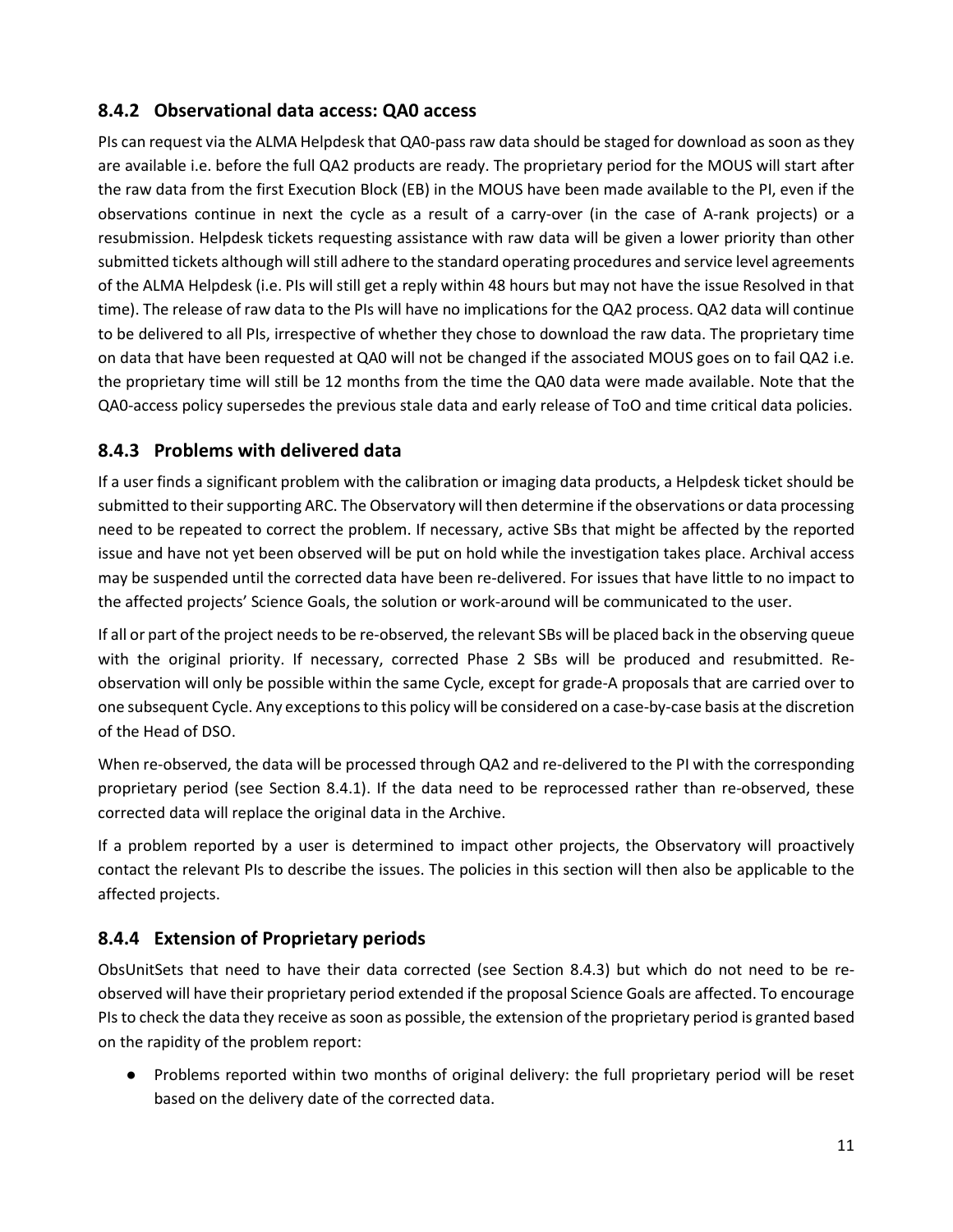- Problems reported more than two months from the original delivery: the affected PIs will only receive an extension equal to the elapsed time between the posting of the reporting Helpdesk ticket and the delivery date of the corrected data.
- Problems reported after the proprietary period has expired: the affected PIs will receive the corrected data when available and such data will also replace the faulty products in the Archive. In this case, a new proprietary period will not be granted.

Requests for extensions will be always considered for extenuating circumstances outside the control of the PI. The most common circumstances where proprietary time extensions have been approved include parental/personal leave, sick leave, or military service. PIs may submit the request through the Helpdesk and justify that the approved leave takes significant time away from the office. Decisions on requests for an extension of the proprietary period are made by the Head of DSO. The length of the extension will be considered on a case-by-case basis based on the conditions of the approved leave. For these cases, the extension must be requested at least one month before the end of the proprietary period. An extension will not be granted if requested within 30 days before the data are scheduled to become public. Vacation, home, science, and sabbatical leaves will not be considered for an extension. The proprietary period of Large Programs will not be extended in the cases of leave described above.

### <span id="page-13-0"></span>**8.5 Calibration data**

Standard calibration data are observations of calibrators needed to perform the correct calibration of the scientific data. They include the bandpass, amplitude, phase and polarization observations taken during PI observations as well as grid survey observations run by the JAO.

All standard calibration data that have passed QA2, whether generated from JAO or PI observations, have no proprietary period and will in the future be accessible separately from the ALMA archive. Until then, PIs may request the delivery of such data to the corresponding ARC via the Helpdesk. Such requests will be handled by each ARC on a best-effort basis.

#### <span id="page-13-1"></span>**8.6 ALMA Test and Science Verification Data**

Data obtained during commissioning, engineering tests or science verification (SV) activities will be used to characterize and develop the ALMA system, including hardware and software. The data will be released through the Science Portal, Science Archive, ALMA technical memos, or publications. Any ALMA registered user may then request such data by opening a Helpdesk ticket at the corresponding ARC. Users are advised to carefully check the characteristics of a given offered dataset at the Science Portal before requesting the raw data since often test data do not fulfil the requirements of scientific data regarding calibration.

Science Verification projects may not duplicate an approved PI or DDT proposal that is in the observing queue or during their proprietary period. If a PI proposal is approved that duplicates an SV observation planned after the proposal submission deadline, the corresponding SV project must be changed to avoid duplication. DDT proposals that duplicate an SV observation already planned and announced on the Science Portal before the submission of the former will be rejected.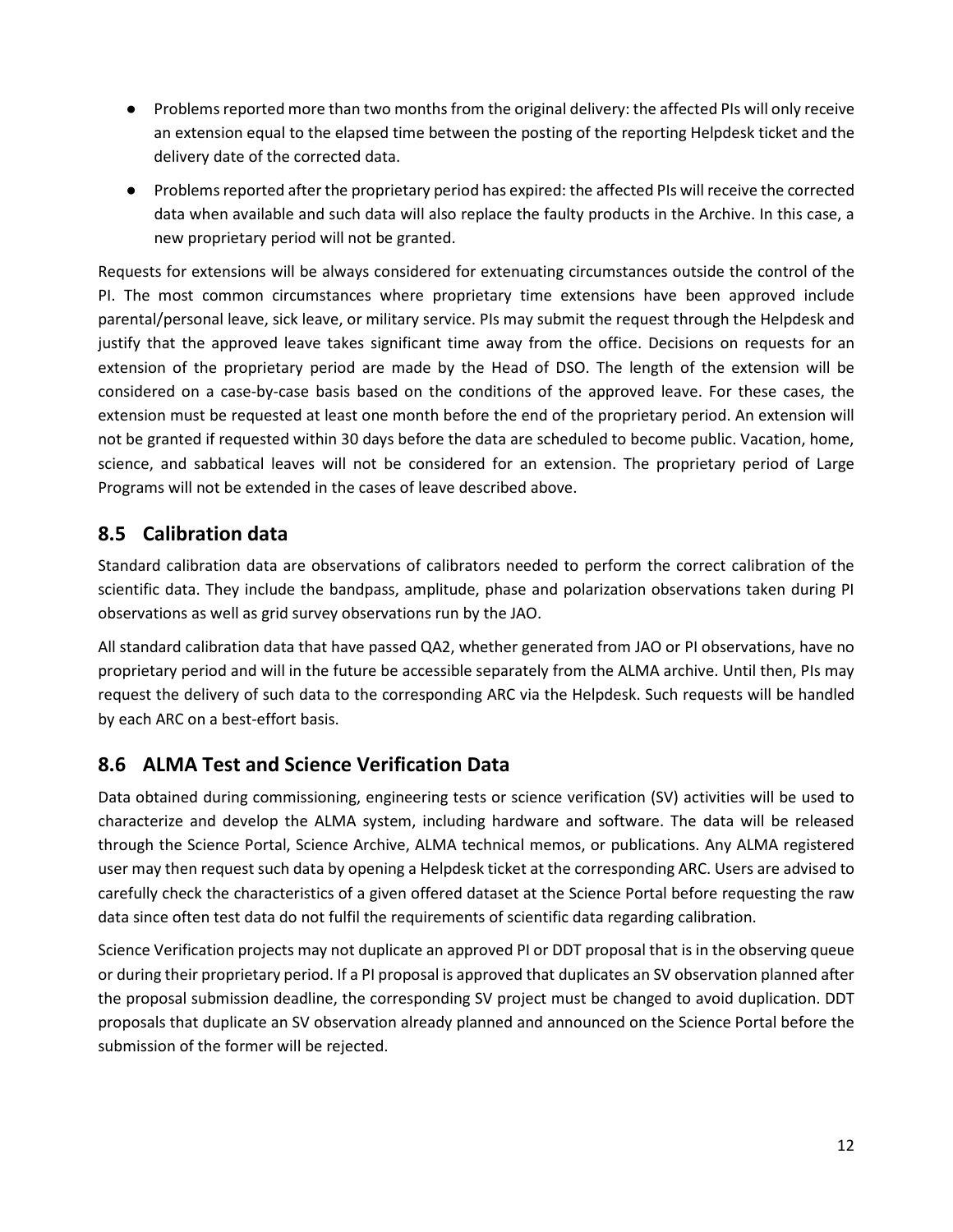## <span id="page-14-0"></span>**9 Confidentiality of Information**

Through the Observing Tool, any authenticated ALMA user has access to the following information: first and last name, email address, affiliation, Executive, and ALMA username of registered users. All other ALMA user information is available to only the user themselves and ARC-affiliated or JAO staff.

ALMA records the IP address and browser information of registered users logging in to the Science Portal. This information is used exclusively to track download parameters such as download speed and file size.

ALMA also records the IP address and browser information of authenticated and non-authenticated Helpdesk users. Access to this information, as well as to the contents of Helpdesk tickets, is restricted to authorized ALMA staff.

Helpdesk Knowledgebase articles will not contain any information which would identify users or reveal confidential proposal information.

## <span id="page-14-1"></span>**10 Publication of ALMA Results**

The following statement must be included in the acknowledgment of papers that use ALMA data:

"*This paper makes use of the following ALMA data: ADS/JAO.ALMA#YYYY.C.NNNNN.Z. ALMA is a partnership of ESO (representing its member states), NSF (USA) and NINS (Japan), together with NRC (Canada), MOST and ASIAA (Taiwan), and KASI (Republic of Korea), in cooperation with the Republic of Chile. The Joint ALMA Observatory is operated by ESO, AUI/NRAO and NAOJ.*"

In this statement, YYYY.C.NNNNN.Z must be replaced by the actual project code. Here, "YYYY" denotes the year when the Call for Proposals for a given cycle is issued, "C" identifies the cycle ID during that year<sup>[2](#page-14-3)</sup>, "NNNNN" is a five-digit running number and "Z" denotes the proposal type (**S:** Regular, **V**: VLBI, **L: L**arge, **T: T**oO, **P:** Phased Array). A similar nomenclature is used for test observations, where "Z" denotes the type of dataset (**E: E**ngineering, **CSV**: **C**ommissioning and **S**cience **V**erification, **CAL**: Calibration, **SV**: **S**cience **V**erification).

In addition, publications from NA authors must include the standard NRAO acknowledgement:

*"The National Radio Astronomy Observatory is a facility of the National Science Foundation operated under cooperative agreement by Associated Universities, Inc."*

### <span id="page-14-2"></span>**10.1 Naming convention of sources discovered by ALMA**

If referring to sources detected for the first time in ALMA fields one should follow the naming convention **ALMA JHHMMSS.s+/-DDMMSS** (approved by IAU "Clearing House" of Commission 5 Working Group on Designations), where J indicates J2000 coordinates.

The coordinates should be truncated according to the precision in the position of the source. Typically, this should be approximately 1/10th of the size of the synthesized beam used in the discovery observation (see

<span id="page-14-3"></span> $2$  The "C" is used to identify both regular cycles (using a single digit), and DDT cycles (using a single letter). C=1 for the first regular cycle of the considered year, C=2 for the second (if any), etc. C=A for the DDT cycle coinciding with the regular C=1 observation period, C=B for the DDT cycle corresponding to the C=2 observing period, and so on.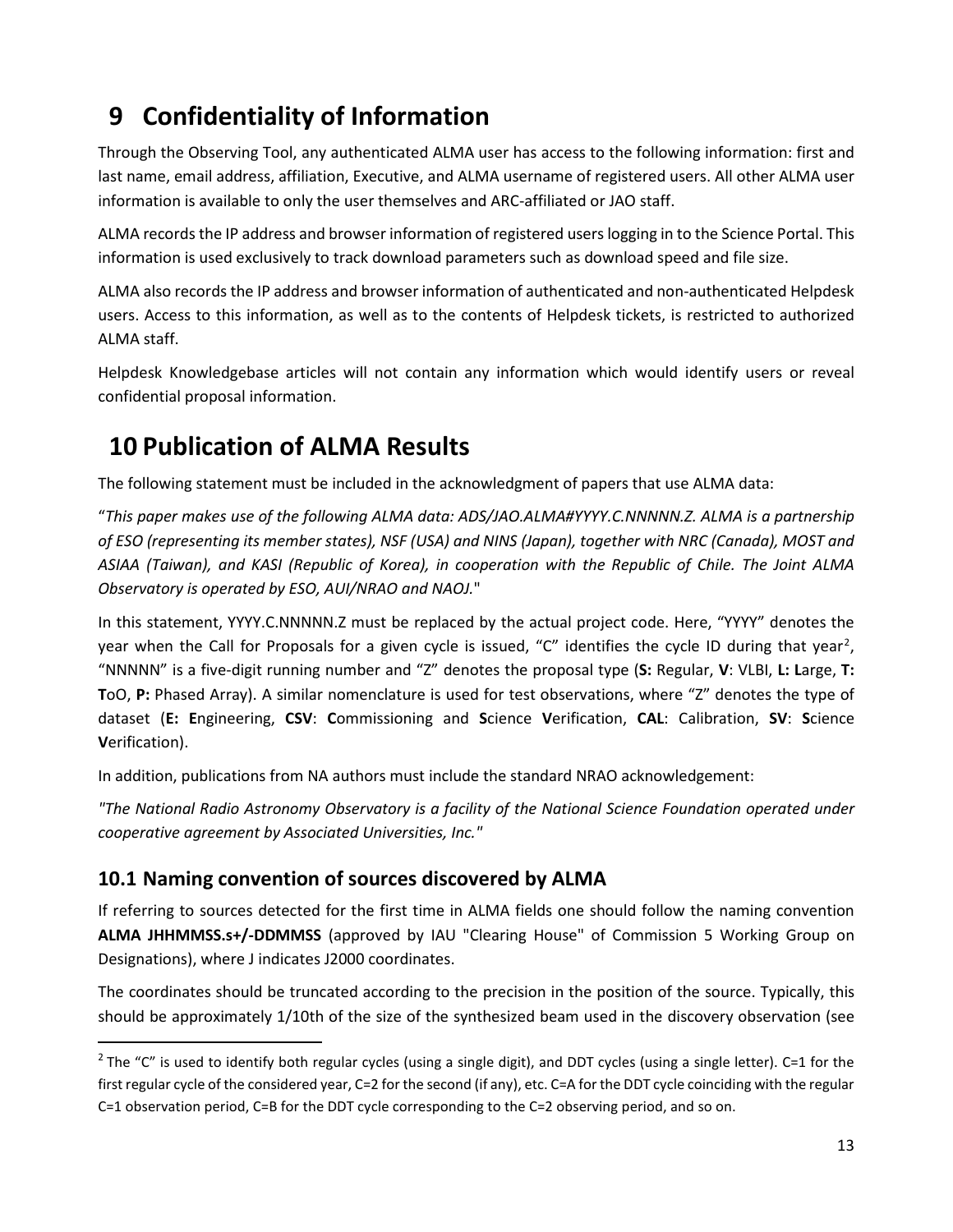the ALMA Technical Handbook for details on ALMA astrometric precision). For example, for a 1" beam, declination should be given to a precision of 0.1" of arc and RA to 0.01s of time (ALMA JHHMMSS.ss+/- DDMMSS.s), for a 0.1" beam declination to 0.01" of arc and RA to 0.001s of time (ALMA JHHMMSS.sss+/- DDMMSS.ss).

## <span id="page-15-0"></span>**11 Final Provisions**

Any situation that is unforeseen or for which ambiguity exists in this Users' Policies document or in the associated Call for Proposals material will be referred to the ALMA Director, whose decision is final.

ALMA reserves the right to change the policies defined in this document at any time. Barring unforeseen emergencies, such changes will apply at the start of the observing cycle following the date of their introduction. These changes will be published in the users' policy document at the call for each cycle and the proposers should review the policies with each proposing cycle.

## <span id="page-15-1"></span>**A. Appendix: Definition of a Duplicate Observation**

A proposed observation is considered a duplicate of another observation if *all* of the following conditions are met:

#### Target field location

- For single-field interferometry, the proposed position coincides within the half-power beam width of the other observation. Moving objects (e.g., Solar System objects) will be identified by name.
- For mosaic observations, more than 50% of the proposed pointings are within the half power beam width area covered by the other observation.

#### Angular Resolution

• The proposed angular resolution differs by a factor of ≤2 from the other observation.

#### Spectral windows

Continuum: The requested sensitivity (rms) for the aggregate bandwidth is better by a factor of  $\leq 2$ from the other observation and the requested frequency is within a factor of 1.3.

 $-$  or  $-$ 

• Spectral line: If the central frequency in any requested correlator window observed in Frequency Division Mode (FDM) mode is encompassed by the other observation observed in FDM mode and the sensitivity per spectral channel, after smoothing to the same spectral resolution, is better by a factor  $of \leq 2$ .

To be considered a "continuum" observation, the proposed correlator setup must contain 2 or more windows with a bandwidth  $> 1.8$  GHz.

Solar observations will not be checked for duplications.